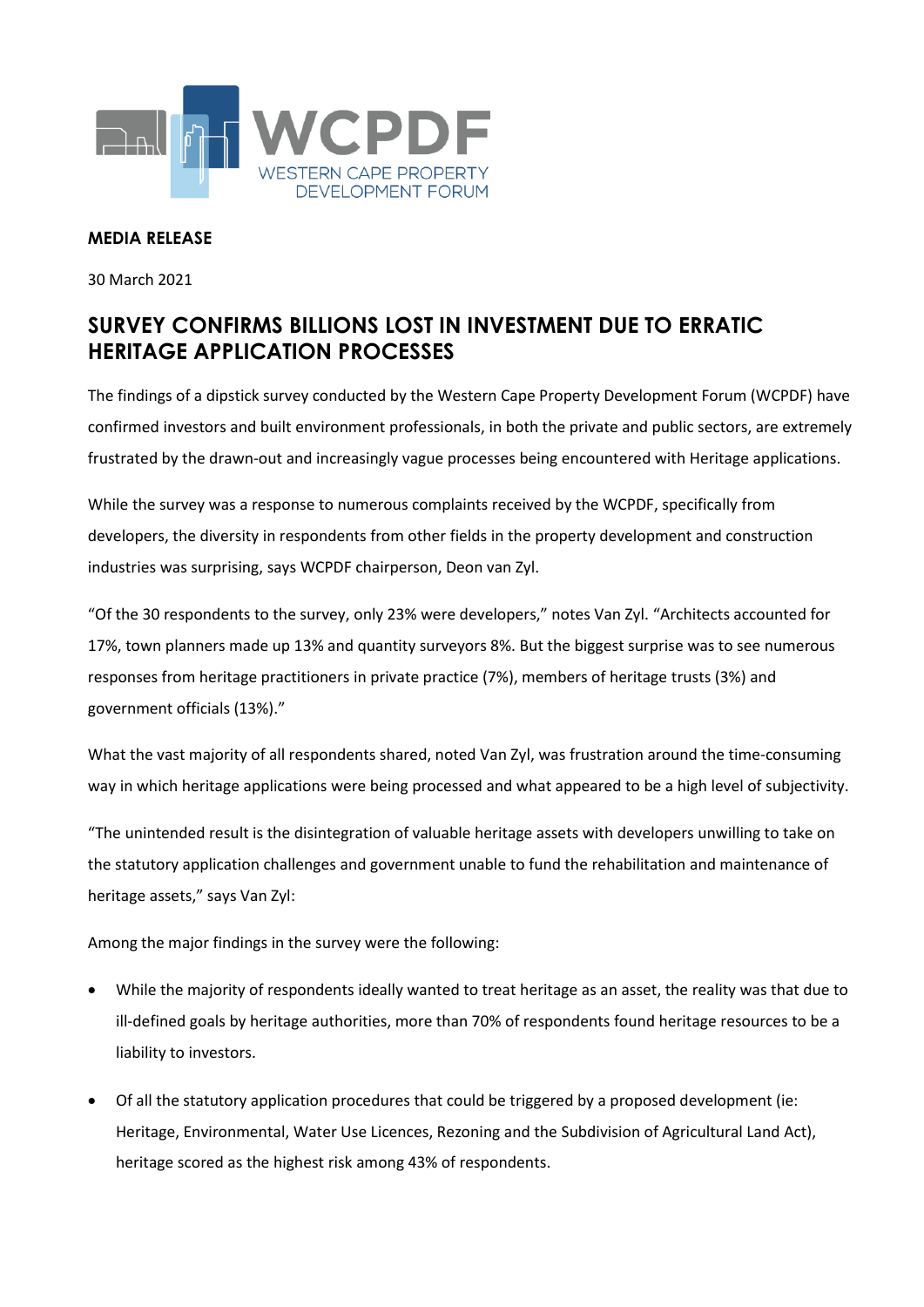When asked whether applications brought before Heritage Western Cape were thought to be procedurally fair, 43% responded in the negative while 37% felt applications would only receive fair processing in some cases. Only 10% believed applications received a fair procedural process.

Concerns were expressed that members of various heritage committees had a strong theoretical bias but very little practical industry experience. Van Zyl clarifies further: "Without industry knowledge, it is impossible to come to truly balanced and objective decisions. The onerous and often non-feasible conditions placed on approvals further illustrate this point."

- Interestingly, in contrast to Heritage Western Cape's management of applications, the City of Cape Town scored a substantially higher confidence score with 70% believing on the whole that the City would manage a heritage application in a more fair and transparent manner. Concern was expressed, however, on the weighting given to the opinions of rate payers associations which often contradicted the City of Cape Town's own planning policies, reflecting the pressure exerted from the 'not in my backyard' lobbyists.
- Asked whether the need for a heritage application process would discourage a potential investor entirely from a project, a shocking 73% of respondents said "yes".
- While few respondents gave detailed accounts of the nature of investment that had been lost to date to stymied heritage application processes, the seven respondents who provided information recorded a total of more than 36 projects just among themselves (35 in the City of Cape Town municipality and one in Drakenstein). These amounted to a loss of investment conservatively amounting to over R4.486 billion. In addition, over R71 million had been lost just in administrative preparation of applications and resubmissions, accounting in some cases for up to five years of consultants' time wasted and the ultimate loss of thousands of construction site jobs that never materialised.

Elaborating on the survey, Van Zyl notes: "As the WCPDF, we initiated the survey to assess whether anecdotal complaints in particular about Heritage Western Cape - a provincial government entity and a statutory body in terms of the National Heritage Resources Act - were impacting on investment in the Western Cape. Sadly, the findings confirm the perception."

The status of heritage management in the Western Cape was also concerning, notes Van Zyl: "In 2019, the WCPDF was asked to address the then newly-formed Heritage Western Cape Council, with the Council even going so far as to acknowledge it had very little knowledge of the private sector and fixed capital investment sectors."